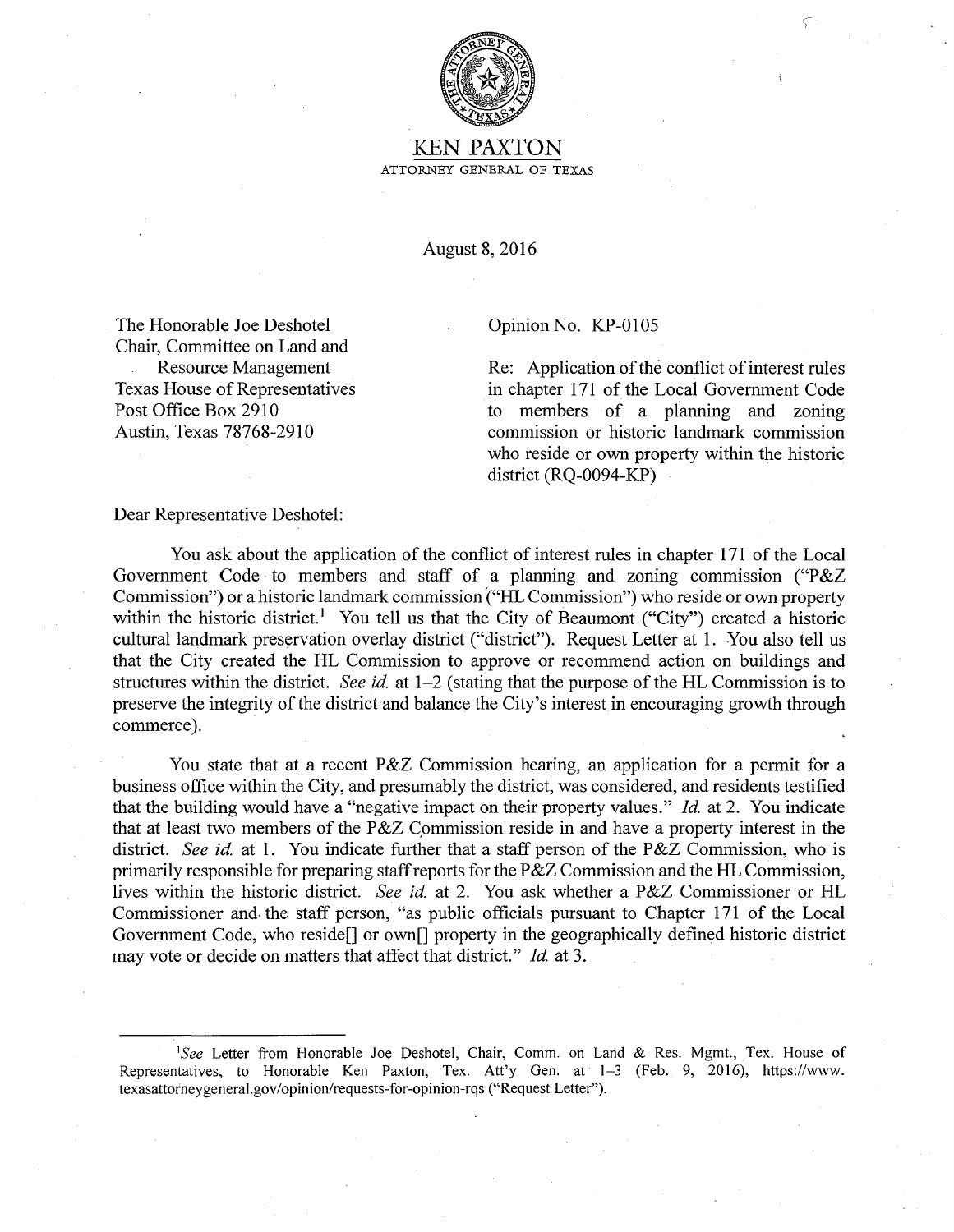Chapter 171 of the Local Government Code regulates the pecuniary conflicts of interests of certain local public officials. Section 171.004 provides:

- (a) If a local public official has a substantial interest in ... real property, the official shall file, before a vote or decision on any matter involving the ... real property, an affidavit stating the nature and extent of the interest and shall abstain from further participation in the matter if:
	- $\mathbb{R}^2$
	- (2) in the case of a substantial interest in real property, it is reasonably foreseeable that an action on the matter will have a special economic effect on the value of the property, distinguishable from its effect on the public.

TEX. LOC. GOV'T CODE § 171.004(a). Subsection 171.004(a) applies to a "local public official" who holds a "substantial interest" in a business entity or real property. *Id.* We address these elements in tum.

A "local public official" includes a "member of the governing body or another officer, whether elected, appointed, paid, or unpaid, of any district . . . who exercises responsibilities beyond those that are advisory in nature." *Id.* § 171.001(1). This office has previously determined that a city employee is not a local public official and, as such, is not subject to chapter 171. *See*  Tex. Att'y Gen. Op. No. GA-0195 (2004) at 2. This office has also previously concluded that a member of a planning and zoning commission is a local public official under chapter 171. *See*  Tex. Att'y Gen. Op. No. DM-309 (1994) at 2. We find no authority on the question whether a member of an HL Commission similar to the one here is a local public official under chapter 171. To analyze this question, we examine the City's ordinances providing for the HL Commission's duties and powers.

One primary duty of the HL Commission is to make recommendations about a historiccultural landmark preservation designation to the P&Z Commission and the City Council. *See*  BEAUMONT, TEX., CODE OF ORDINANCES  $\S$  28.02.007(b). It is also given authority to determine whether a certificate of appropriateness is warranted for any construction, reconstruction, alteration, change, restoration, removal, or demolishment of an exterior architectural feature of a building located in the historic district. *See id.* § 28.02.007(d). And it is tasked with reviewing requests for a certificate of demolition or relocation prior to the demolition or relocation of any building or structure with a historic preservation designation. *See id.* § 28.02.007(e). While in the exercise of these powers the HL Commission often is required to forward a recommendation to another person or entity for finality, the City's ordinances do contemplate that the HL Commission has a certain amount of final authority. For example, a party may appeal a decision of the City Council or HL Commission to the district court. *Id.*  $\frac{28.02.007(g)}{g}$ . The exterior of certain structures may not be altered or changed without the certificate of appropriateness from the HL Commission. *See id.* § 28.03.017(d)(1). Certain buildings or structures may not be demolished or removed without the approval of the City Council or the HL Commission. *See id.*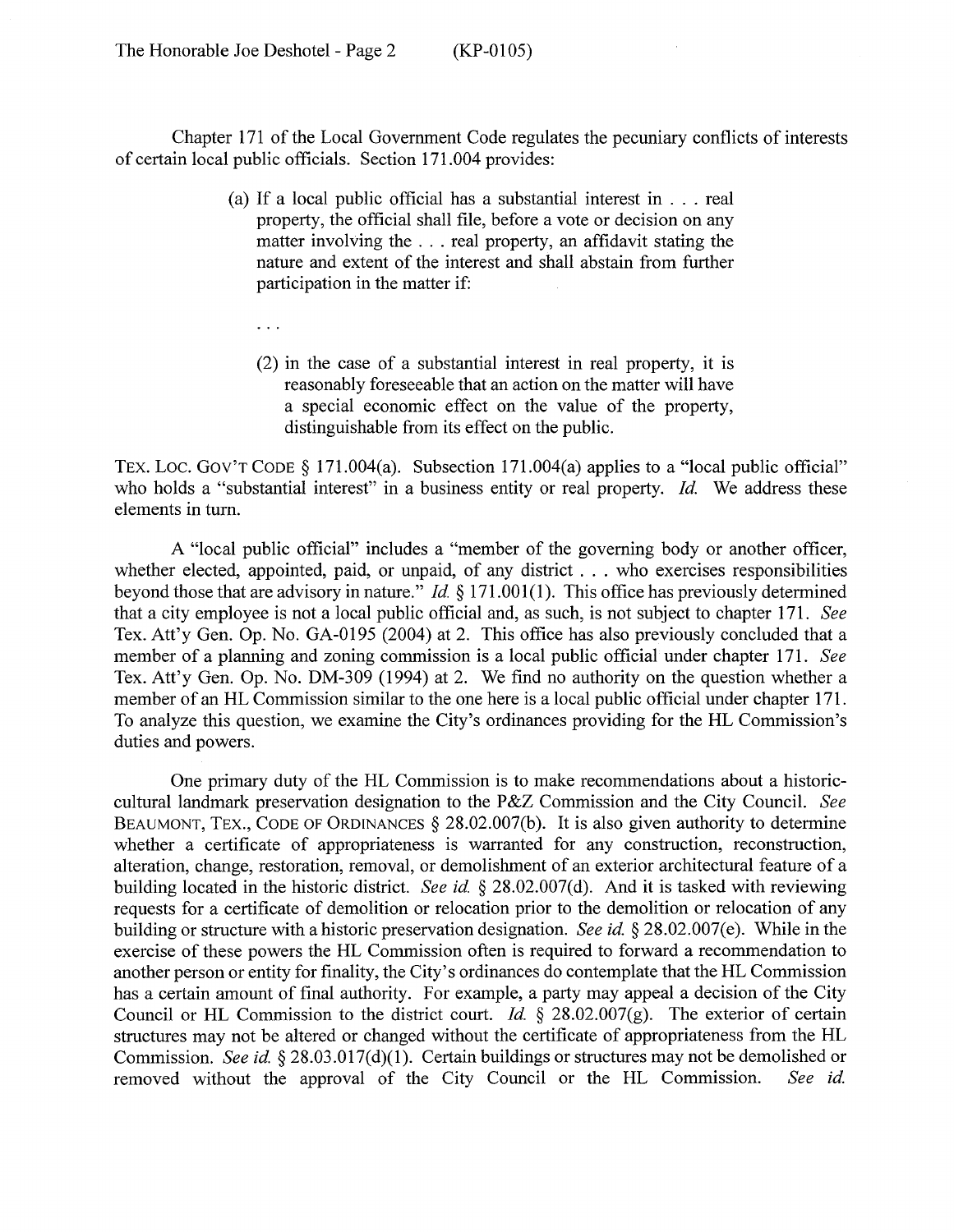§ 28.03.017(d)(2). In all of these instances, a decision of the HL Commission, even if concurrent with any authority of the City Council, is treated as a final decision authorizing or prohibiting certain actions with regard to structures within the historic district. These provisions tend to suggest that the HL Commission exercises responsibilities beyond that which are advisory in nature and that a member thereof is a local public official.

We next consider whether either of the two commission's members' particular property interests within the district constitute a "substantial property interest." With respect to real property, a substantial interest sufficient to trigger chapter 171 includes an interest in real property that is "an equitable or legal ownership with a fair market value of \$2,500 or more." TEX. Loc. GOV'T CODE § 171.002(b); *see also id.* § 171.002(c) (providing that a local public official also has a substantial interest if a person related to the official in the first degree by consanguinity or affinity has a substantial interest). You provide no information about the nature of the property interests owned by the members of the two commissions, but to the extent a member's ownership interest in the real property equals or exceeds \$2,500, it is a substantial property interest under chapter 171.

In the event these local public officials have the requisite substantial property interest, they must file "an affidavit stating the nature and extent of the interest" before a vote or decision on any matter involving the real property. *Id.* § 171.004(a). And they are required to abstain from "further participation in the matter" if "it is reasonably foreseeable that an action on the matter will have a special economic effect on the value of the property, distinguishable from its effect on the public." *Id.* § 171.004(a)(2); *see also id.* § 171.003 (providing for criminal penalties). However, this office cannot decide in the opinion process whether a member's action on a particular matter will have a special economic effect on the value of the property distinguishable from its effect on the public because such a question requires the resolution of fact issues. Tex. Att'y Gen. Op. No. GA-0796 (2010) at 6.